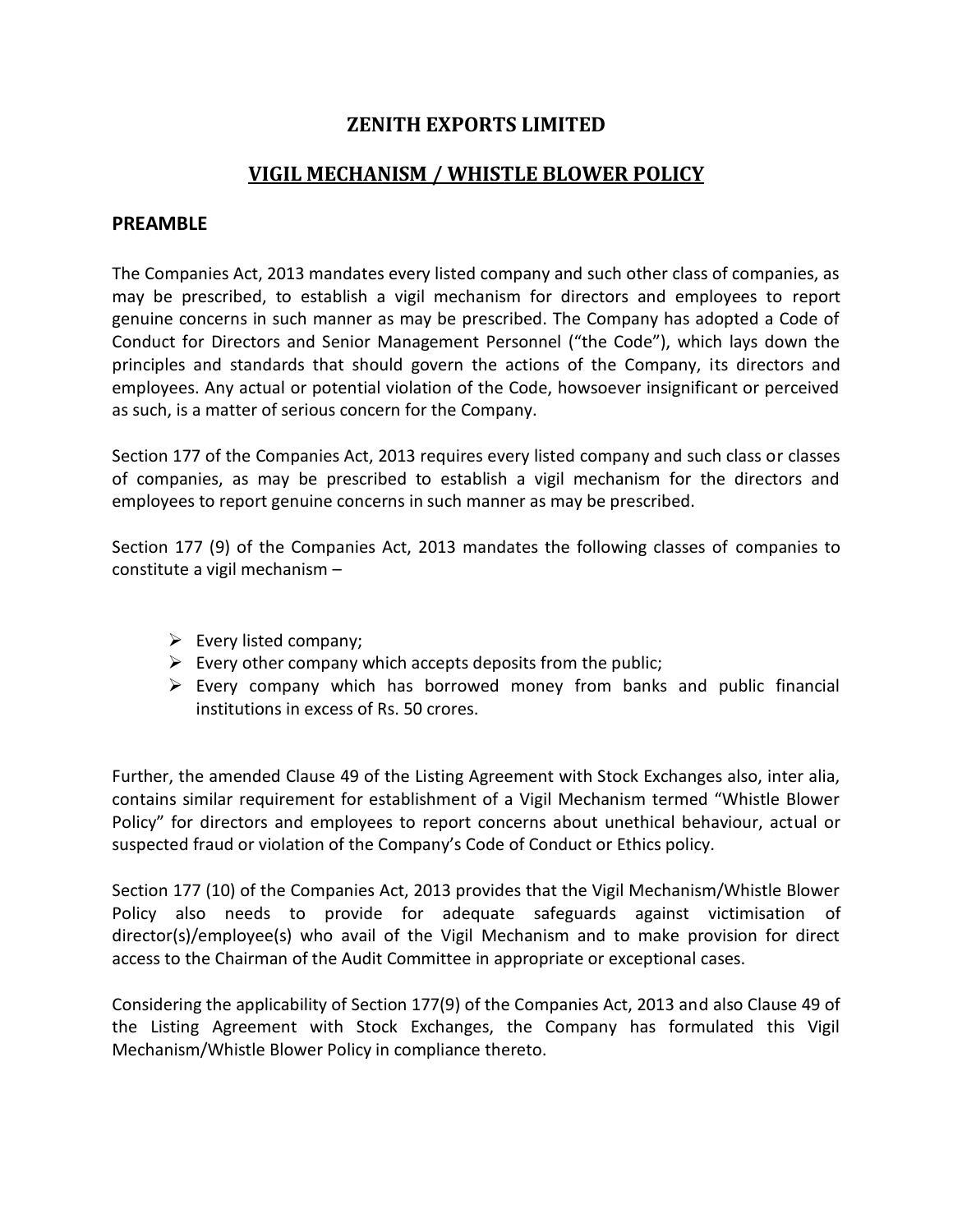The Company has adopted a Code of Conduct for Directors and Senior Management Personnel ("the Code"), which lays down the principles and standards that should govern the actions of the Directors and Senior Management Personnel.

# **POLICY**

In compliance of the above requirements, Zenith Exports Limited, being a Listed Company has established a Vigil (Whistle Blower) Mechanismand formulated a Policy in order to provide a framework for responsible and secure whistle blowing/vigil mechanism.

# **OBJECTIVES**

- a. The Vigil (Whistle Blower) Mechanism aims to provide a channel to the Directors and employees to report genuine concerns about unethical behaviour, actual or suspected fraud or violation of the Codes of Conduct or policy.
- b. The Company is committed to adhere to the highest standards of ethical, moral and legal conduct of business operations and in order to maintain these standards, the Company encourages its employees who have genuine concerns about suspected misconduct to come forward and express these concerns without fear of punishment or unfair treatment.
- c. The mechanism provides for adequate safeguards against victimization of Directors and employees to avail of the mechanism and also provide for direct access to the Chairman of the Audit Committee in exceptional cases.
- d. This neither releases employees from their duty of confidentiality in the course of their work nor can it be used as a route for raising malicious or unfounded allegations about a personal situation.

### **DEFINITIONS**

The definitions of some of the key terms used in this Policy are given below. Capitalised terms not defined herein shall have the meaning assigned to them under the Code.

**"Associates"** means and includes vendors, suppliers and others with whom the Company has any financial or commercial dealings.

**"Audit Committee"** means the Audit Committee of Directors constituted by the Board of Directors of the Company in accordance with Section 177 of the Companies Act, 2013 and read with Clause 49 of the Listing Agreement with the Stock Exchanges.

**"Director"** means every Director of the Company, past or present.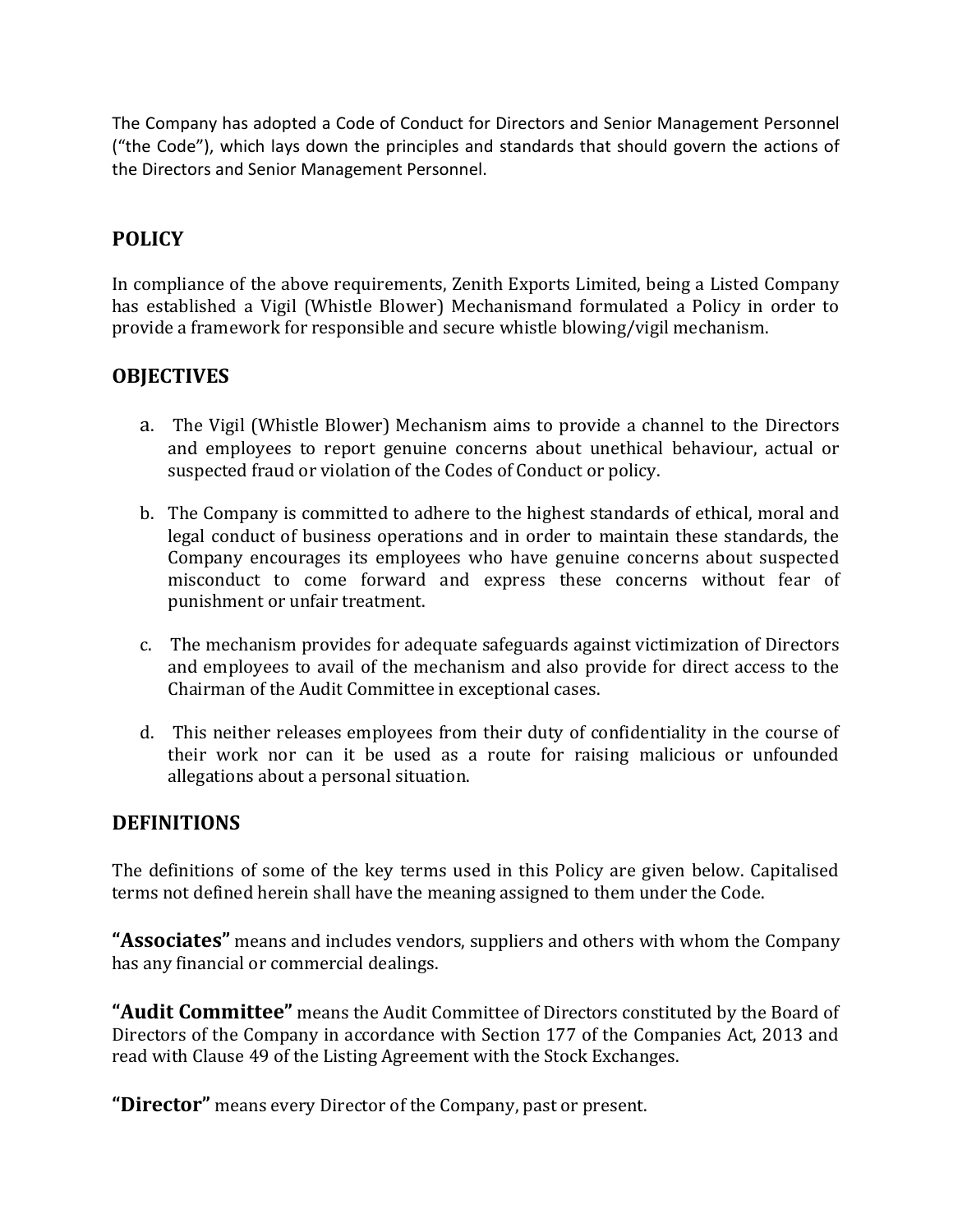**"Code"** means the The Code of Conduct for Directors and Senior Management Personnel adopted by the Company.

**"Company"** means Zenith Exports Limited.

**"Employee"** means every employee of the Company (whether working in India or abroad), including the directors in the employment of the Company.

**"Protected Disclosure"** means a written communication of a concern made in good faith, which discloses or demonstrates information that may evidence an unethical or improper activity under the title "SCOPE OF THE POLICY" with respect to the Company. It should be factual and not speculative and should contain as much specific information as possible to allow for proper assessment of the nature and extent of the concern.

**"Subject"** means a person or group of persons against or in relation to whom a Protected Disclosure is made or evidence gathered during the course of an investigation.

**"Vigilance Officer/Vigilance Committee or Committee**" means a person or Committee of persons, nominated/appointed to receive protected disclosures from whistle blowers, maintaining records thereof, placing the same before the Audit Committee for its disposal and informing the Whistle Blower the result thereof.

**"Whistle Blower"** means Director or employee who making a Protected Disclosure under this Policy and also referred in this policy as complainant.

### **SCOPE**

The Policy is an extension of the Code of Conduct for Directors & Senior Management Personnel and covers disclosure of any unethical and improper or malpractices and events which have taken place/ suspected to take place involving:

- 1. Breach of the Company's Code of Conduct
- 2. Breach of Business Integrity and Ethics
- 3. Breach of terms and conditions of employment and rules thereof
- 4. Intentional Financial irregularities, including fraud, or suspected fraud
- 5. Deliberate violation of laws/regulations including Insider Training
- 6. Gross or Wilful Negligence causing substantial and specific danger to health, safety and environment.
- 7. Manipulation of company data/records
- 8. Pilferation of confidential/propriety information
- 9. Gross Wastage/misappropriation of Company funds/assets.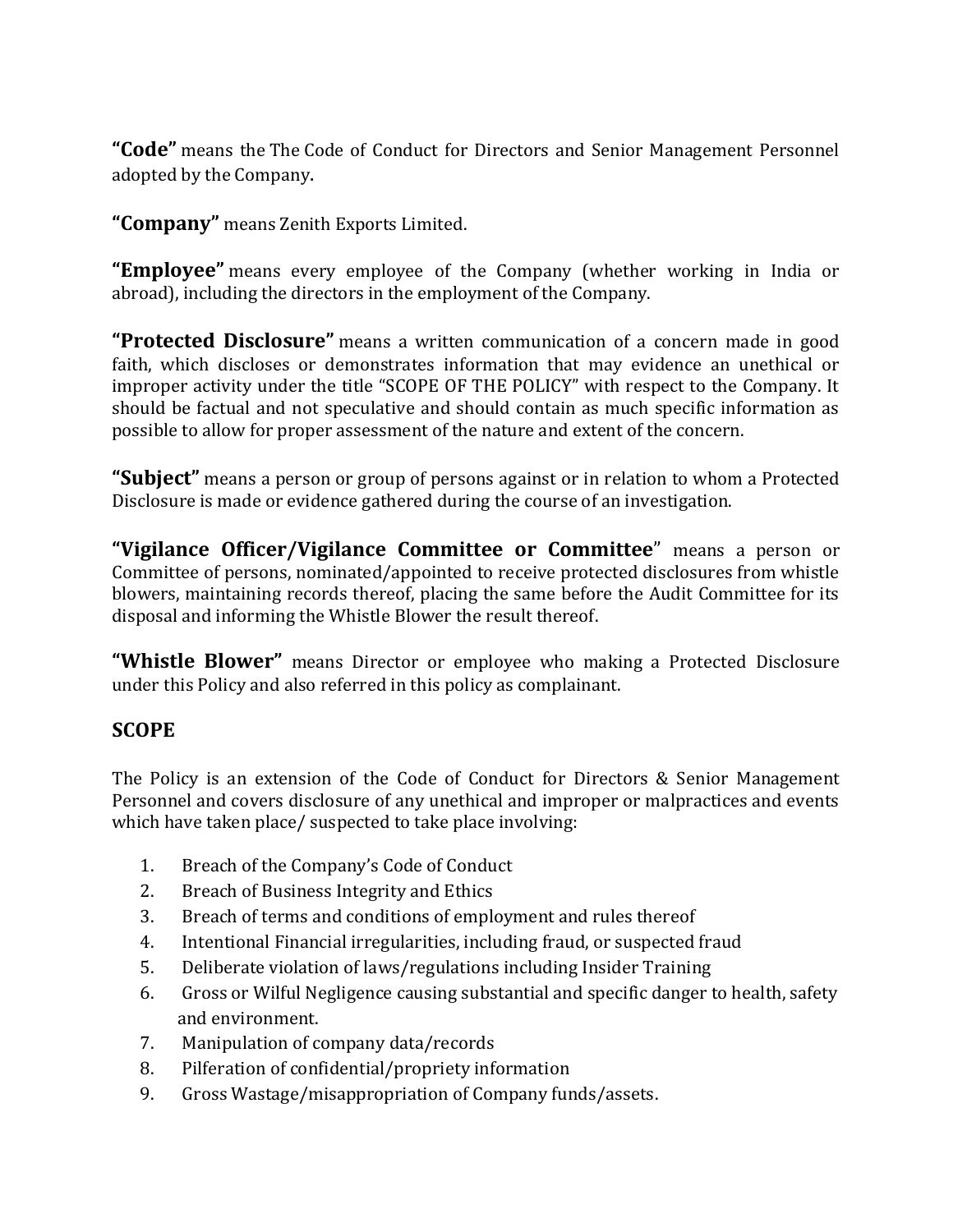# **PRINCIPLES**

To ensure that this Policy is adhered to, and to assure that the concern will be acted upon seriously, the Company will:

- $\triangleright$  Ensure that the Whistle Blower and/or the person processing the Protected Disclosure is not victimized for doing so;
- $\triangleright$  Treat victimization as a serious matter including initiating disciplinary action on such person (s);
- $\triangleright$  Ensure complete confidentiality;
- $\triangleright$  Not attempt to conceal evidence of the Protected Disclosure;
- $\triangleright$  Provide an opportunity of being heard to the persons involved especially to the subject.

# **ELIGIBILITY**

All Directors and Employees of the Company are eligible to make Protected Disclosures under the Policy in relation to matters concerning the Company.

# **PROCEDURE**

- All Protected Disclosures should be provided in writing by the complainant as soon as possible, not later than 30 days after the Whistle Blower becomes aware of the same.
- The Protected Disclosure should be submitted under a covering letter signed by the complainant in a closed and secured envelope and should be super scribed as "Protected disclosure under the Whistle Blower policy" or sent through email with the subject "Protected disclosure under the Whistle Blower policy". If the complaint is not super scribed and closed as mentioned above, the protected disclosure will be dealt with as if a normal disclosure.
- All Protected Disclosures should be addressed to the Vigilance Officer of the Company or to the Chairman of the Audit Committee in exceptional cases.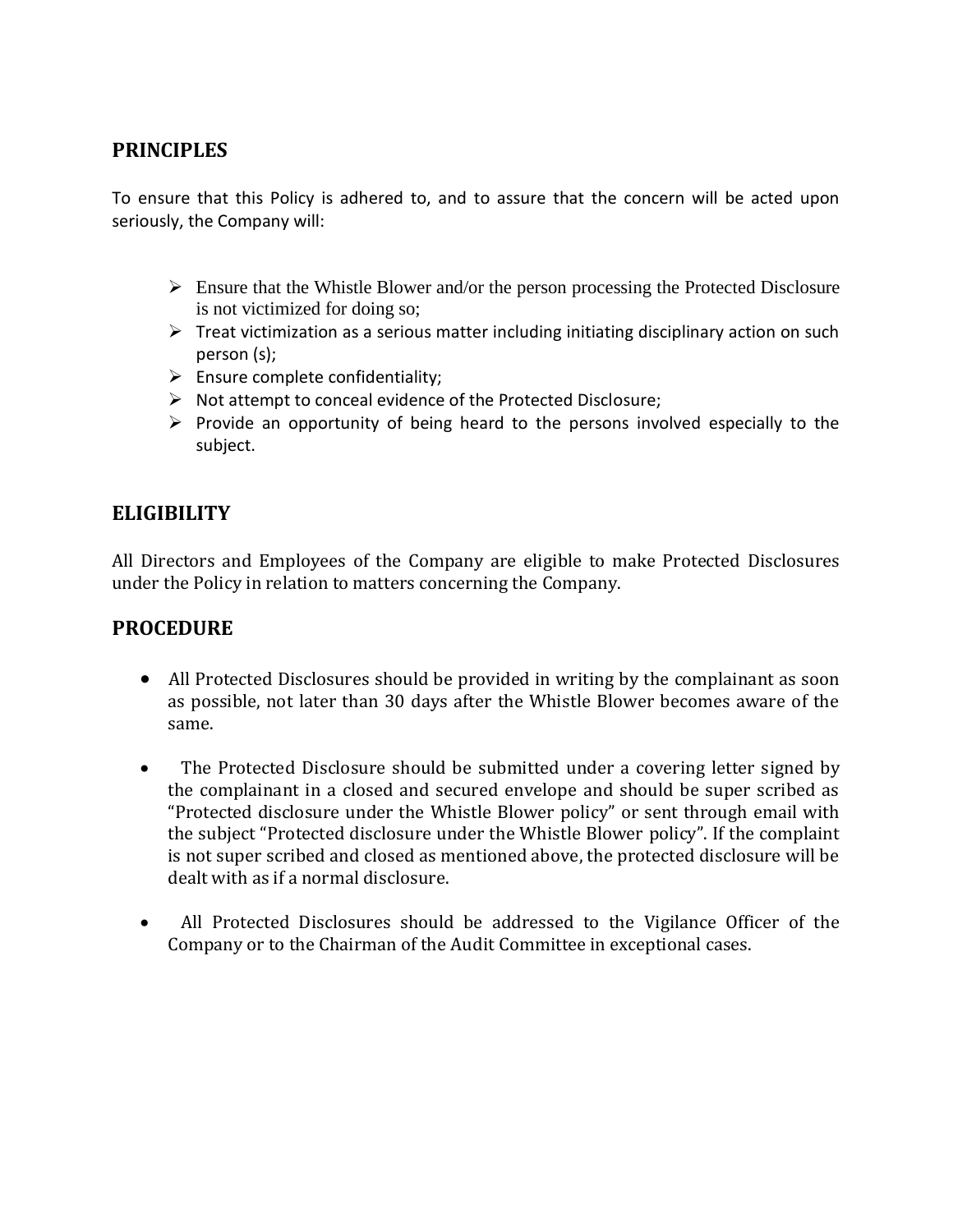**The contact details of the Vigilance Officer are as under:-**

**Name and Address – Mr.Govind Pandey Company Secretary 19, R. N. Mukherjee Road, Kolkata 700 001 Email- zenith@giascl01@vsnl.net.in**

**Chairman of Audit Committee: Shri Devendra Kumar Sarawgee 19, R. N. Mukherjee Road, Kolkata-700 001 Email- zenith@giascl01@vsnl.net.in**

In order to protect the identity of the complainant, the Vigilance Officer will not issue any acknowledgement to the complainants and they are not advised neither to write their name / address on the envelope nor enter into any further correspondence with the Vigilance Officer.

On receipt of the protected disclosure the Vigilance Officer shall detach the covering letter bearing the identity of the Whistle Blower and process only the Protected Disclosure.

### **INVESTIGATION**

All Protected Disclosures under this policy will be recorded and thoroughly investigated. The Vigilance Officer will carry out an investigation before referring the matter to the Audit Committee of the Company.

The Audit Committee, if deems fit, may call for further information or particulars from the complainant and at its discretion, consider involving any other/additional Officer of the Company and/or Committee and/ or an outside agency for the purpose of investigation.

The investigation by itself would not tantamount to an accusation and is to be treated as a neutral fact finding process.

The investigation shall be completed normally within 90 days of the receipt of the protected disclosure and is extendable by such period as the Audit Committee deems fit.

Any member of the Audit Committee or other officer having any conflict of interest with the matter shall disclose his/her concern /interest forthwith and shall not deal with the matter.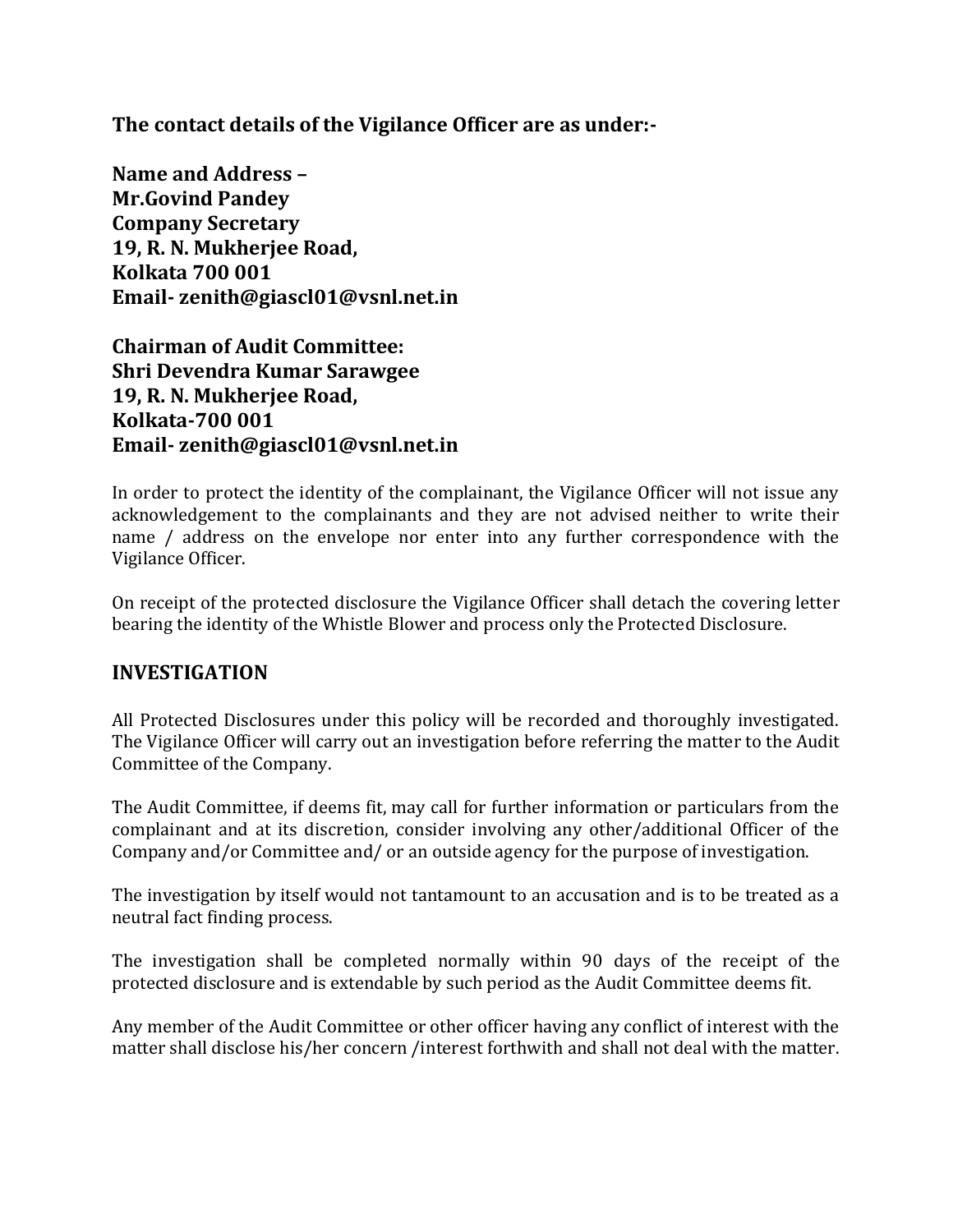# **DECISION AND REPORTING**

If an investigation leads to a conclusion that an improper or unethical act has been committed, the Chairman of the Audit Committee shall recommend to the Board of Directors of the Company to take such disciplinary or corrective action as it may deem fit.

Any disciplinary or corrective action initiated against the Subject as a result of the findings of an investigation pursuant to this Policy shall adhere to the applicable personnel or staff conduct and disciplinary procedures.

A quarterly report with number of complaints received under the Policy and their outcome shall be placed before the Audit Committee and the Board.

A complainant who makes false allegations of unethical & improper practices or about alleged wrongful conduct of the Subject to the Vigilance Officer or the Audit Committee shall be subject to appropriate disciplinary action in accordance with the rules, procedures and policies of the Company.

### **CONFIDENTIALITY**

The complainant, Vigilance Officer, Members of Audit Committee, the Subject and everybody involved in the process shall,

- $\triangleright$  maintain confidentiality of all matters under this Policy,
- $\triangleright$  discuss only to the extent or with those persons as required under this policy for completing the process of investigations and keep the papers in safe custody.
- $\triangleright$  Not discuss the matter with any other person other than one required for enquiry/investigation into matter,
- $\triangleright$  Not keep the papers unattended anywhere at any time and
- $\triangleright$  Keep the electronic mails/files under password.

If any is found not complying with the above, he/she shall be held liable for such disciplinary action as is considered fit.

### **PROTECTION**

No unfair treatment will be meted out to a Whistle Blower by virtue of his/ her having reported a Protected Disclosure under this policy. Adequate safeguards against victimisation of complainants shall be provided. The Company will take steps to minimize difficulties, which the Whistle Blower may experience as a result of making the Protected Disclosure.

The identity of the Whistle Blower shall be kept confidential to the extent possible and permitted under law.